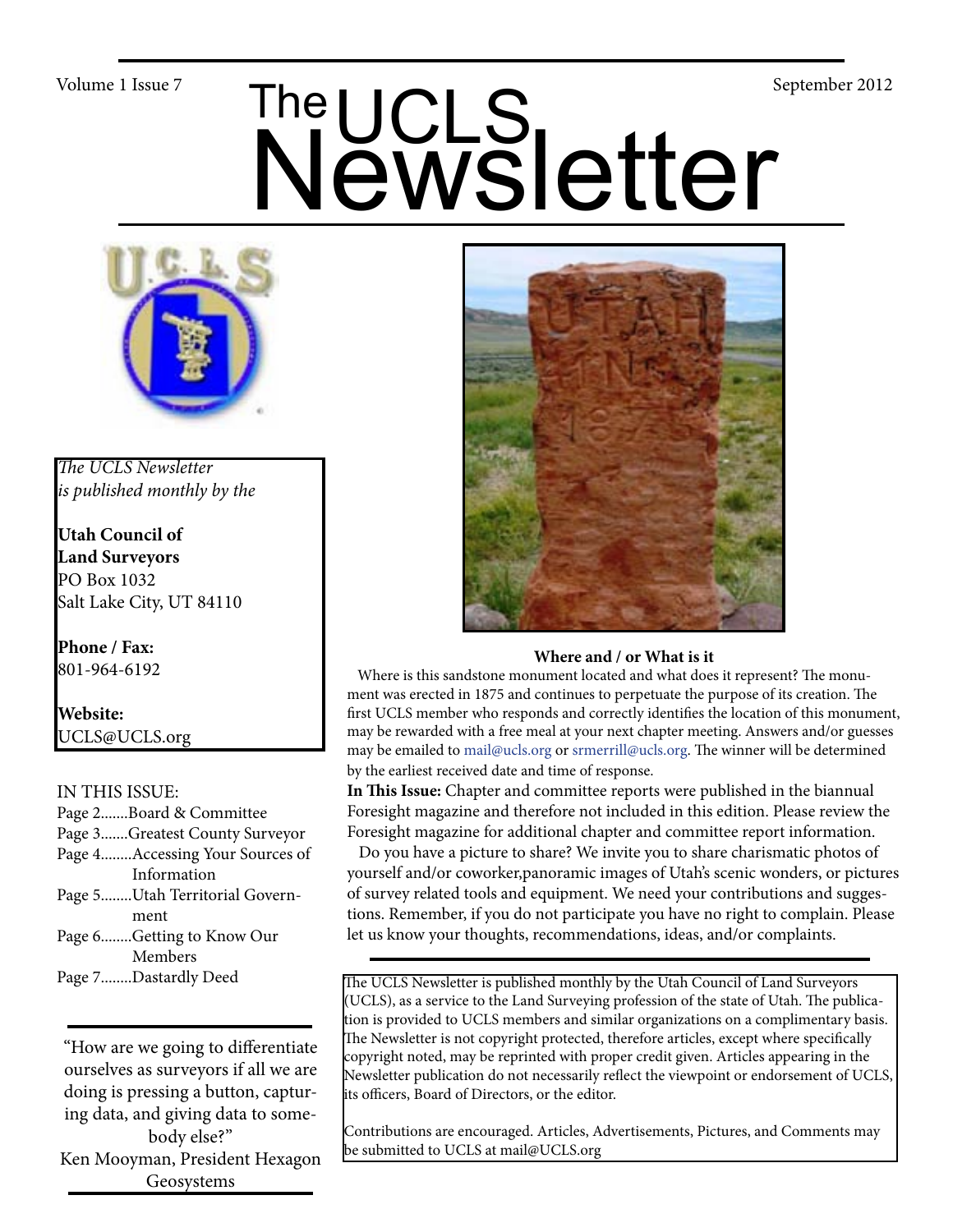Board/Committees Volume 1 Issue 7 September 2012 The UCLS *Newsletter*

### **UCLS Executive Board 2012**

#### **State Chair**

Brad Mortensen 3268 S. 930 W. Syracuse, UT 84075 (801) 363-5605 btmort@earthlink.net

#### **State Chair Elect**

Ernest D. Rowley 3648 W. 6050 S. Roy, UT 84067 (801) 399-8353 erowley@co.weber.ut.us

#### **Past State Chair**

Michael W. Nadeau 5226 W. Ashland Rose Dr. Herriman, UT 84065 (801) 569-1315 mnadeau@merid-eng.com

#### **NSPS Governor**

Steven Keisel 604 S. Blossom Circle Fruit Heights, UT 84037 (801) 512-4338 svkeisel@gmail.com

#### **West Fed Representative**

Ronald Whitehead 1801 N. Wittwer Lane Santa Clara, UT 84765 (435) 634-5780 ronw@washco.state.ut.us

#### **Book Cliffs Chapter President**

Jerry Allred PO Box 605 Duchesne, UT 84021 (435) 738-5352 jdallred@ubtanet.com

#### **Book Cliffs Chapter Representative**

David Kay 85 S. 200 E. Vernal, UT 84078 (435) 789-1017 dkay@uintahgroup.com

### **Color Country President**

Scott P. Woolsey 43 S. 100 E. Suite 100 St. George, UT 84770 (435) 628-6500 scottwoolsey@alphaengineering.com **Color Country Chapter Representative** Kenneth Hamblin 59 N. 2120 E. Circle St. George, UT 84790 (435) 673-3075 khamblin@infowest.com

**Utah Council of Land Surveyors Executive Board and Committees**

#### **Golden Spike President**

David K. Balling 198 E. Shadowbrook Lane Kaysville, UT 84037 (801) 295-7237 dkballing@msn.com

**Golden Spike Chapter Representative** Dallas Buttars 4646 S. 3500 W. Suite 300 West Haven, UT 84401

(801) 731-4075 isurveying@aol.com

# **Salt Lake Chapter President**

David Mortensen 231 W. 800 S. Ste A Salt Lake City, UT 84101 (801) 363-5605 davidmortensen@clcassoc.com

#### **Salt Lake Chapter Representative** Jeff Searle 1975 W. 6440 S. West Jordan, UT 84084 (801) 569-1315 jsearle@merid-eng.com

#### **Timpanogos President**

Dennis P. Carlisle 867 S. Anna Ekins Lane Genola, UT 84655 (801) 362-8669 dpcarlisle1957@gmail.com

**Timpanogos Chapter Representative** Dan Knowlden Jr. 563 N. 1420 E. Spanish Fork, UT 84660 (801) 955-5606 surveydanpls@gmail.com

#### **Administrative Secretary**

Susan Merrill PO Box 1032 Salt Lake City, UT 84110 (801) 964-6192 srmerrill@ucls.org

**Chapter Vice Presidents: Book Cliffs** John R. Slaugh jrs@timberlinels.com **Color Country** J. Curt Neilson ncurt@cedarcity.org **Golden Spike** Chris B. Balling chris.balling@guestar.com **Salt Lake** Joe D. Richardson rsinc2002@hotmail.com **Timpanogos** Kevin Bishop kevin.oakhills@gmail.com

#### **Chapter Secretary/Treasurer**

**Book Cliffs** Arneldon T. Davis ndavis@sbtnet.com **Color Country** Roger M. Bundy nrbsurveying@infowest.com **Golden Spike** Doug L. Graham landsurvdg@aol.com **Salt Lake** Steven J. Dale steve.dale@wvc-ut.gov **Timpanogos** Dan E. Knowlden Sr. dknowlden@civilscience.com

#### **Committees & Committee Chairs**

**Legislation** Dale Robinson drobinson@sunrise-eng.com **Education** Dan Perry perrydl@uvu.edu **Publication** Steve Keisel Keith Russell svkeisel@gmail.com keith@ensignutah.com **Standards & Ethics** Matt Clark mclark@co.tooele.ut.us **Membership** David Bronson dabronson@sanjuancounty.org **Public Relations** James Couts james.couts@ecislc.com **Testing** Darryl Fenn dfenn@merid-eng.com **Workshop & Convention** James Olschewski Scott Bishop jolschewski@utah.gov sbishop@horrocks.com **Historical** K. Greg Hansen gregh@haies.net **Construction Survey** Jerron Atkin jerrocop@gmail.com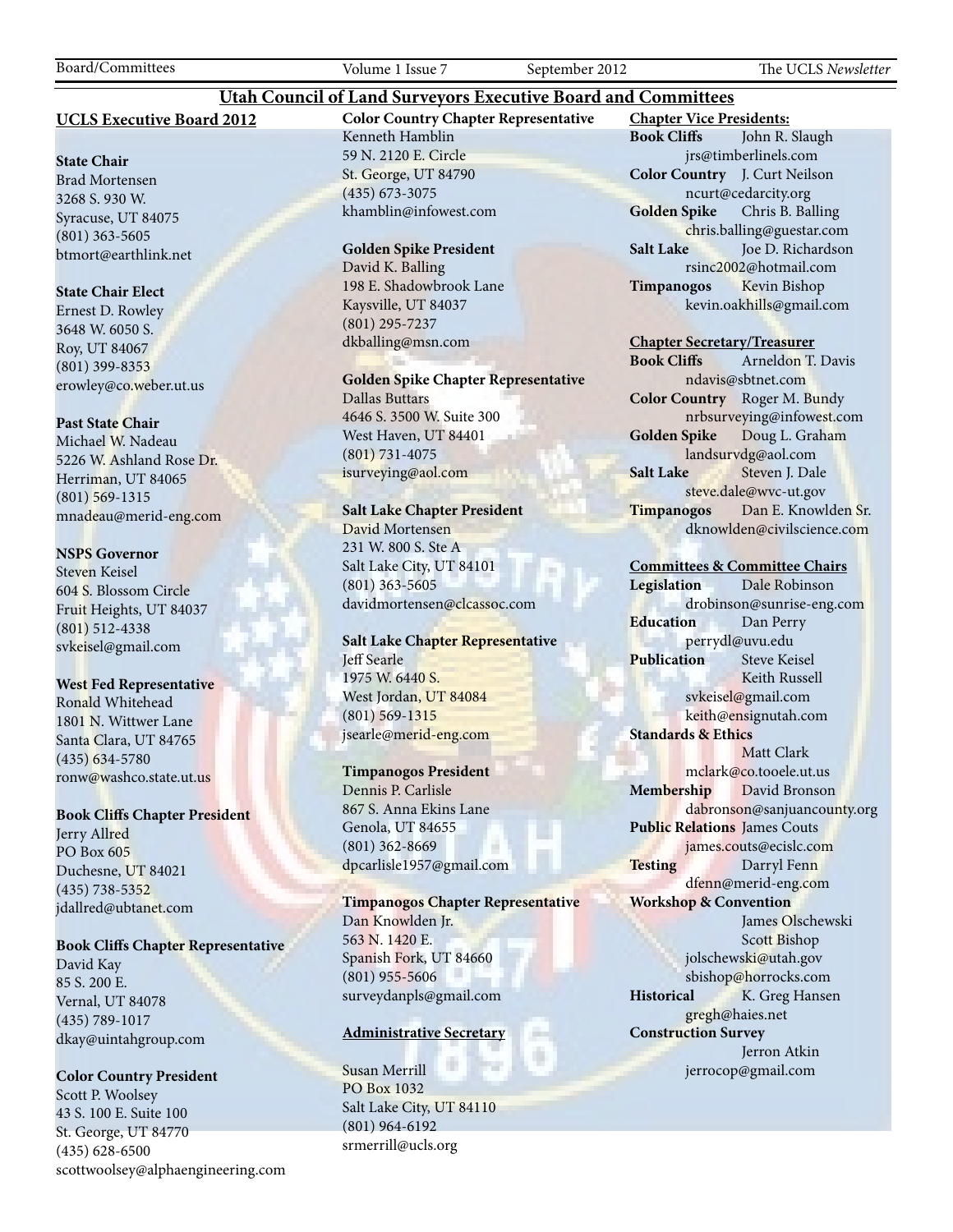#### **Greatest County Surveyor**

By: Robert Pelaski

Wayne County Surveyor, Wayne County, MD April 30, 2008

 My fellow citizens of Wayne County, thank you. You have entrusted me with a sacred duty - the most-honored position of surveyor for the entire county of Wayne, which includes the cities of Portage, Clara, Allerton, and Dixon, as well as many, many townships. As reelection approaches, let me once again assure you that I will never allow this awesome responsibility to affect my humility or in any way impair my service to you.

 Not even if I go down in the history books as one of the greatest, longest-serving, and most beloved county surveyors in Maryland history.

 I am but a public servant. I arrive each morning bright and early with the day's surveying work foremost on my mind. Please know that my door is always open to citizens who may wish to stop by and talk about county issues or to shake my hand and tell me what a "good job" I am doing or even mention how much better I am than the last county surveyor, Brad Engels, who was utterly annihilated in the last election and left this office in shame and humiliation. I promise I will never be too busy or important to spend some time with the locals, no matter how seemingly insignificant they might seem on the county level.

 While it does not affect me in the slightest, I can understand how some might find being sole protector of more than 900 miles of county-regulated drains impressive. Sexy, even. But I did not get into the county surveyor business to sign autographs or to have my name in the Wayne Ledger three times this year. Nor did I take up this hallowed mantle to see crowds line the streets as I drive by, whereupon fathers turn to their young sons and say in hushed tones, "There goes a man whose ability to record and maintain elevation benchmarks once a year rivals that of Atlas himself. That, son, is a man far better than I."

 Worry not, O ye common masses of Wayne County and its outlying areas. I vow never to be one of these men who walks around like he owns one of 12 seats in the county planning commission's bimonthly meetings.

 God knows I have seen this job's power swell up inside lesser men, filling them with the godlike righteousness that only comes from being charged with the task of recording and maintaining the square-mile corners of land that were established by Congress to define the borders of Wayne County. Soon they are lording their position as a nonvoting member of the county drainage board over lesser officials. Like, for instance, the deputy county surveyor.

Power like that can make a man his own worst county surveyor.

 I am the sort of strong-willed individual who will not fold when verifying all incoming maps for legal and technical adequacy, thus making land-surveying information available to the public. I will not deny that, now and then, there is a certain rush that comes with such work - the adrenaline that flows from knowing that with a simple flick of the wrist I could move the boundaries of every one of the polling districts in this whole county three entire inches.

 But I would never do that, because you have placed your trust in me, and because those boundaries have to be certified by the State Election Board anyway.

 Some credit is due to you, then, Wayne County citizens, for not putting in office some power-hungry opportunist lacking the mettle to handle the job. I would never dare to speak for all of you, but I think if is fair to say that more than a few must be thinking to themselves, "well, thank God we elected a county surveyor who is free from ego, modest to a fault, and is just generally the Joe DiMaggio of land-parcel mapping and plat checking."

 There is absolutely no need to thank me. I am just doing my job. The job that the hundreds of you who came out in droves four year ago to vote a straight Democratic ticket that included, three-fourths of the way down, my name elected me to do. I will never forget that day, when the adult citizens of Wayne County made their haggard, tired, and lowly voices known and begged me to be their new county surveyor. the only man capable of saving them and supervising the annual maintenance of their precious drainage system.



July "Who is it"

 Brent Slater was the first to correctly identify Davis County Surveyor Max Elliot, in the July edition of the UCLS Newsletter.

 Max, who is nearly 80 years young is well acquainted with Davis County and the needs of the citizens. While he is in the surveyors office, anyone can come and discuss problems related to the land they own. As a professional Land Surveyor, Max is passionate about protection of property rights and perpetuation of the U.S. Land Survey system.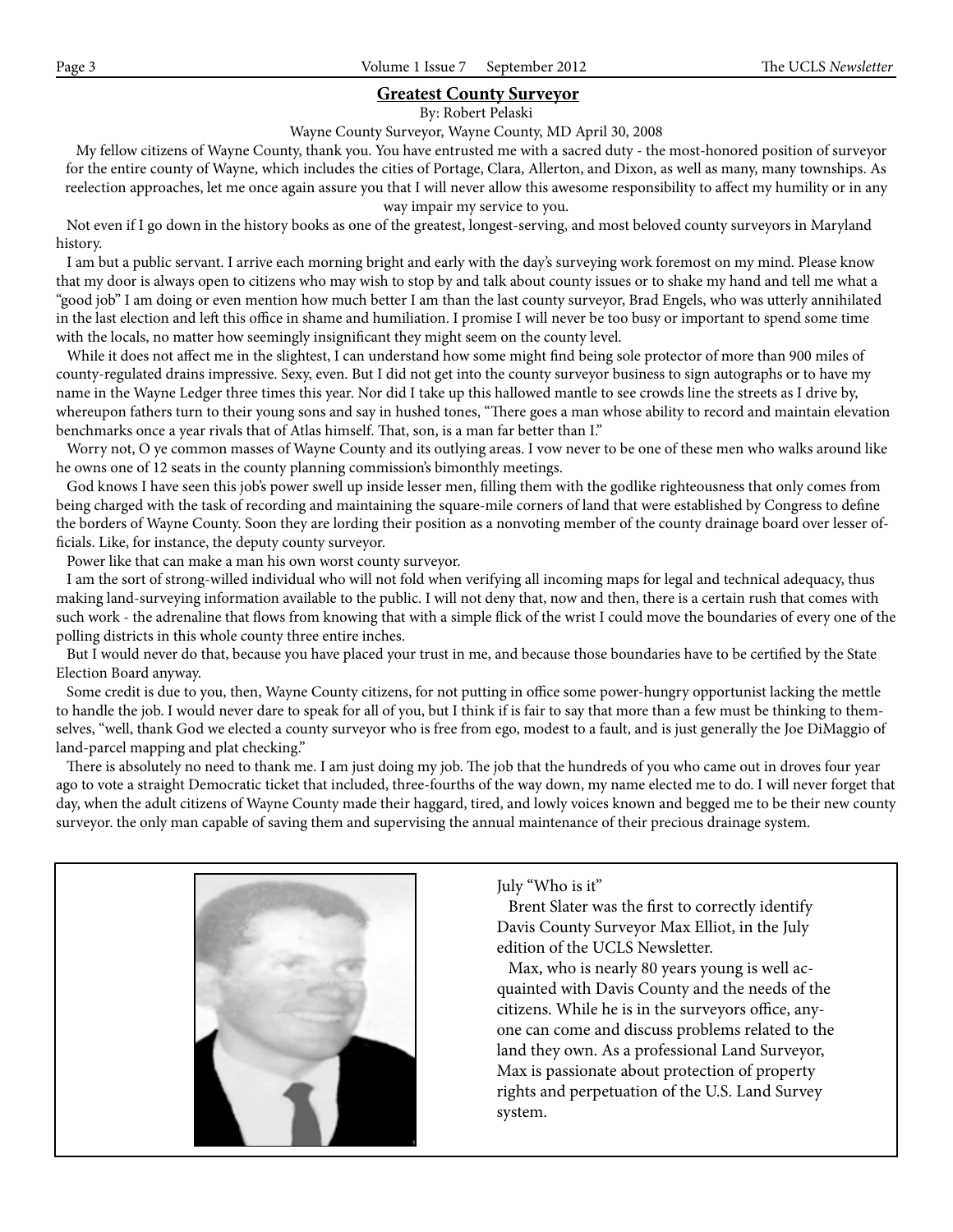# **Accessing Your Sources of Information**

#### **SaLIS**

**SaLIS access is via its host at www.ingentaconnect.com - You need to register for access. If you have not done that yet, try this link: http://www.ingentaconnect.com/content/nsps/salis. The REGISTER button is on the right-hand of the screen, at the top. Fill out the form. Expect a reply within 24 hours.**

**Webmazine (a.k.a. ACSM Bulletin)**

**To access your digital magazine, follow these steps:**

- Go to: www.webmazine.org / Current issue and click on the flip
- Then click on any article heading. This brings up the sign-up form.
- **• Type in your email address [must be in our database] in the USER NAME field as well in the PASSWORD field.**

**Same pertains to accessing the webmazine from www.nsps.us.com or www.aagsmo.org**

**Sometiems, it is necessary to clear cookies in order to expedite access. Also, your computer needs to have Flash installed. Other specs are described in the attached pdf.**

#### **NSPS News & Views**

**The brief is distribued by MultiView via push email. The email database is reularly updated but, if you want to start receiving the brief immediately on joining, go to http://multibriefs.com/optin.php?nsps.**

# **NSPS Government Affairs Update**

**This is periodic update is mailed to all members using the email addresses they have provided upon joining.**

**NSPS Radio Hour on www.americaswebradio.com. You can listen to the 12 most recent shows which are archived at http://www. radiosandysprings.com/showpages/ACSM.php**

**Websites: www.nsps.us.com www.aagsmo.org**



**FALL FORUM** Utah Council of Land Surveyors **September 7th, 2012, 8:00 A.M. to 5:00 P.M.** Continental Breakfast 7:30 A.M. Hosted by Utah Valley University, Geomatics Program at Centre Stage - Student Center

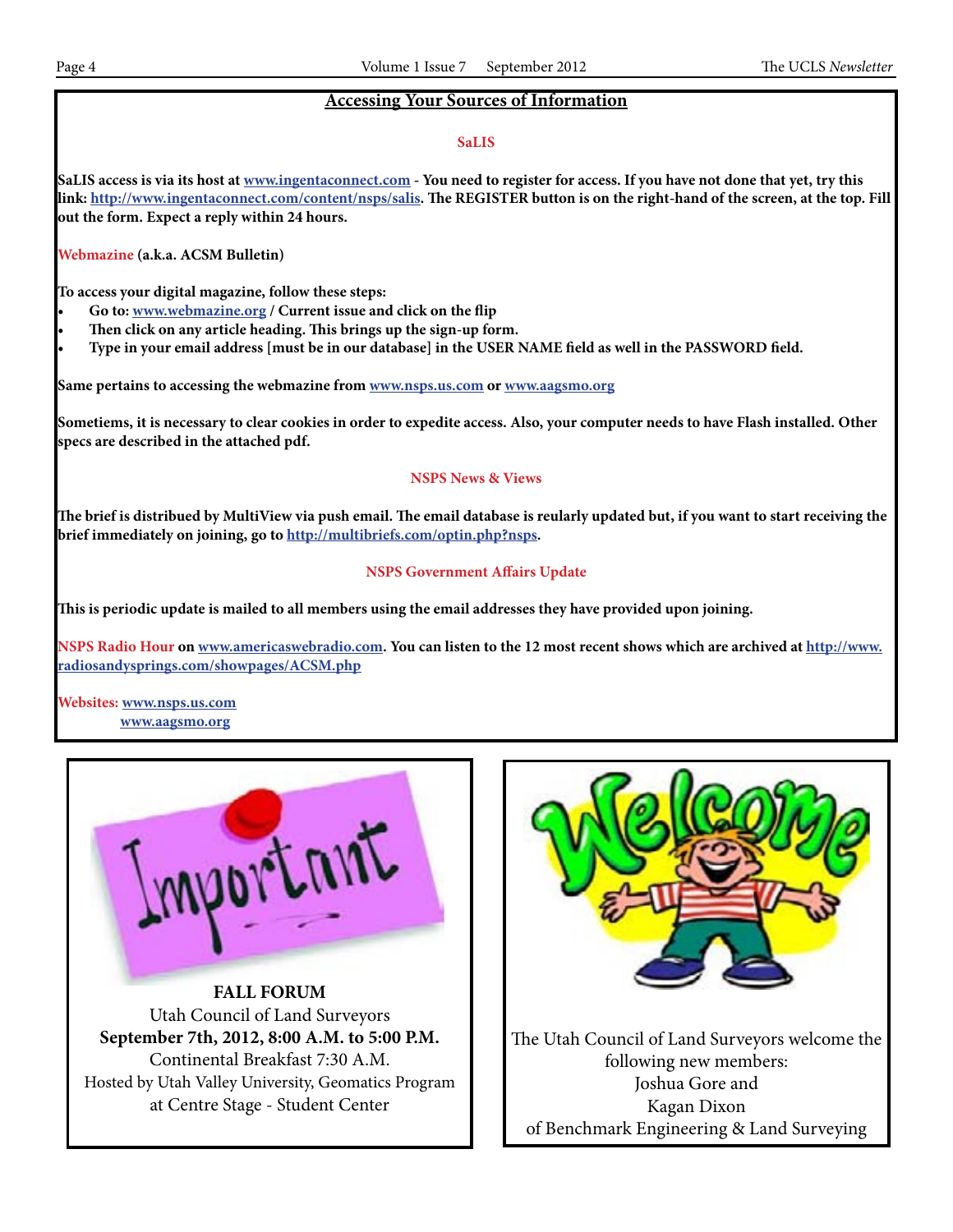# **Utah Territorial Government**

Sec 1. *Be it enacted by the Governor and Legislative Assembly of the Territory of Utah*, That the office of county surveyor, be and hereby is created; and that there shall be a county surveyor, to be elected n each county, by the qualified voters at the next general election, whose term of office shall be two years, and until his successor in office shall be qualified. Sec 2. The county surveyor shall before entering up on the duties of his office, take an oath of office and give bonds, and security to be approved by the Probate Judge, and to be filed in the office of the clerk of the Probate Court.

Sec 3. The county surveyor shall within thirty days after completing any survey, make true copies, or diagrams of the same, and transmit one to the surveyor general, and one to the county recorder; and give a certificate of such survey, to the person for whom it was made, describing the tract, block or lot, and number of acres contained; and such certificate shall be title of possession to the person or persons holding the same.

Sec 4. Where any survey has been made within this Territory, and the bounds cannot be identified and disputes arise between rightful claimants, respecting said line and bounds, the parties so in dispute, or either of them, may, by notifying the other party, or his, her, or their intention, have a re-survey of the said lands so in dispute, to be re-surveyed by either the surveyor general, or the county surveyor, at the option of the party, or parties so requiring such re-survey. Should the parties or either of them be dissatisfied with such re-survey, they, or either of them, may, at his, her, or their expense, have another re-survey by both the surveyor general and county surveyor, whose duty it shall be to make the re-survey as near like the former survey as they can, and such re-survey shall be final, and establish such bounds.

Sec 5. Where any transfer shall be made of any surveyed lands, or part or parts thereof, it shall be the duty of the transferrer, to certify in writing such transfer to the person to whom the transfer is made, with a full description of what part or parts, how much or length of line or lines, and number of acres, and the person or persons, whom transferred; to legalize a claim to such land, shall within thirty days thereafter cause such transfer to be recorded in the county recorder's office. Sec 6. If any surveyor shall survey land or lands for the purpose of cultivation, where to irrigate it, would rob other previously cultivated lands of the needful portion of water, such last survey shall be void for cultivating purposes.

Sec 7. Whenever a surveyor shall survey a piece of land, for a joint enclosure, he shall plot, and number the fence around the survey, noting the length of each persons portion of fence.

Sec 8. All books, records, plots, and papers of surveys made within the Territory, kept by, and in the possession of the surveyor general appertaining to this office, are hereby made the property of the said Territory, and it shall be his duty to transmit the same to his successor in office.

Sec 9. Surveyors' fees shall be regulated as follows: For Surveying:

| $\cdots$                        |        |
|---------------------------------|--------|
| twenty acres,                   | \$2,00 |
| thirty acres,                   | \$2,50 |
| forty acres,                    | \$3,00 |
| sixty acres,                    | \$3,50 |
| eighty acres,                   | \$4,00 |
| one hundred acres,              | \$4,50 |
| one hundred and twenty acres,   | \$4,75 |
| one hundred and sixty acres,    | \$5,00 |
| three hundred and twenty acres, | \$6,75 |
| six hundred and forty acres,    | \$8,50 |
|                                 |        |

and for traveling to and from, ten cents per mile: *Provided,* That if more than one piece is surveyed at the same time, in the same place and journey, the traveling fees for mileage shall be apportioned according to equity: *Provided,* That the route to survey through, shall be bad, and rough, in such case, the surveyor shall be allowed to charge in proportion, to make it equal to a good route.

Sec 10. The Governor is hereby authorized to appoint and commission the contemplated county surveyors of this Territory, who shall continue in office during the pleasure of the Governor, or until the next general election.

Approved March 3, 1852.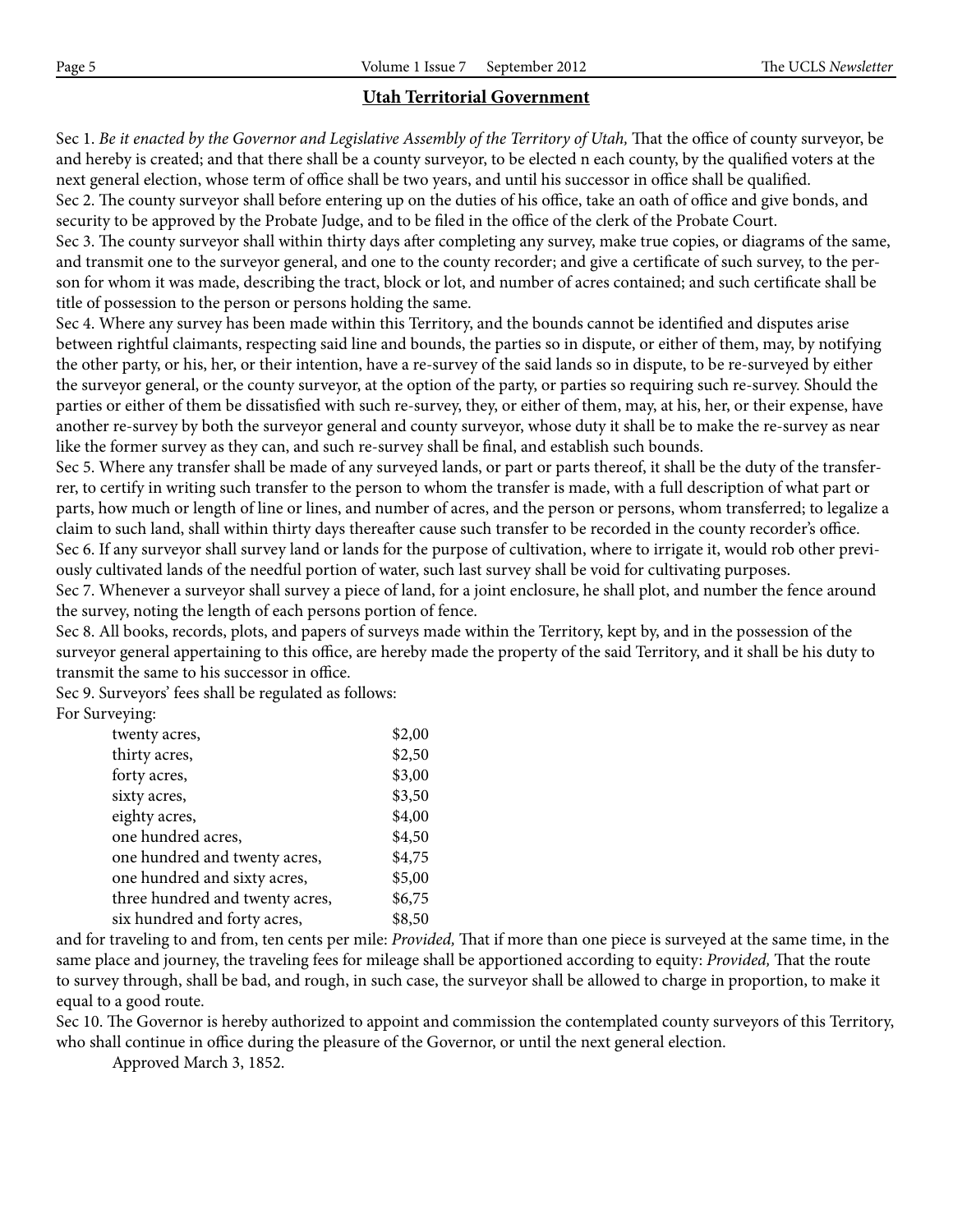# **An Ordinance, Creating a Surveyor General's Office**

Passed by the General Assembly, March 2, 1850

Sec 1. Be it ordained by the General Assembly of the State of Deseret, that a Surveyor General for the State shall be elected by the General Assembly, whose term of office shall be four years, and until his successor is qualified.

Sec 2. The Surveyor General shall take and oath of office, and give bond and security to be approved by the secretary of State; and filed in his office.

Sec 3. The Surveyor General shall keep his office at the Seat of Government, and keep a record of all surveys made by himself or reported to him by other surveyors, in a book suitable for the purpose. He shall also have a general superintendence and supervision of all surveys of land, made within the State.

Sec 4. There shall also be a County Surveyor, appointed by the County Court in each County, whose term of office shall be four years, and until his successor is qualified.

Sec 5. The County Surveyor shall take an oath of office, and give bond and security to be approved by the Clerk of the County Court, in their respective Counties, and file the same in his office. Sec 6. All Surveys made in any county shall, upon the completion thereof be returned to the County Surveyor, who shall file a copy thereof, together with a copy of all surveys made by himself, in the County Recorder's office, in the County wherein the same is made; and transmit another copy of the same, together with the surveys made by himself, to the Surveyor General's office at the Seat of Government.

Sec 7. It shall be the duty of the Surveyor General, and all County Surveyors, to supervise all surveys made in their respective jurisdictions, that the same may be accurate, and no report shall be filed for record, until the same shall be certified to, by the Surveyor General, or County Surveyor, as being correct. Sec 8. All surveys made in this State, shall be made to correspond

with the original survey of Great Salt Lake City, and in all new surveys, certificates approved by authorized surveyors shall be considered title of possession, to the holding of the same for the amount ofl and therein described.

Sec 9. It shall be the duty of all surveyors within the State, to make return of all such reports within ten days, to the Recorder of the County wherein the survey is made, and transmit another copy of the same to the Surveyor General's office, within twenty days after the same shall be completed.

*Approved, March 2, 1850.*

# **Getting To Know Our Members**

Name: Craig Ahrens Residing at: **Salt Lake City, Utah** My spouse is: **Micki** and I am a parent of **0** children My hobbies and/or interests include: **Flyfishing, river running, outdoors, bareback bucking horses, motorcycles** When I retire, I want to: **relax somewhere in the mountains** I have been a member of the Utah Council of Land Surveyors since: **2008** and wish they would: **keep doing what they do** My current employer is: **Psomas** My position or title is: **Survey Team Leader** and I am responsible for: **the Salt Lake City Survey Department** I have been employed by this company since: **1998** but have been involved in the surveying profession since: **1993** I became a surveyor because: **I like being outdoors while working and am able to see the importance of my work become physical improvements for the community.** During the past: **14** years, **new technology** has had the greatest impact on the surveying profession. However, during the next **several years**, I believe **each of us as members and surveyors** 

**will have the most influence on its future.** In my opinion, the future of surveying is: **in the licensed professional hands in mentoring the younger/next generation.**

# Name: **Shane Aldrich**

Residing at: **1603 Mayfair Circle SLC, UT 84105**

My spouse is: **Robyn Aldrich** and I am a parent of **3** children

My hobbies and/or interests include: **Running, skiing, biking, fishing.** When I retire, I want to: **Travel** I have been a member of the Utah Council of Land Surveyors since **2002**



My current employer is: **Rocky Mountain Transit Instruments** My position or title is **Sales** and I am responsible for **Surveying Equipment Sales / Training**

I have been employed by this company since **2002** but have been involved in the surveying profession since **1992**

I became a surveyor because: **My father was and because I enjoyed working outdoors.**

During the past **15** years, **GPS** has had the greatest impact on the surveying profession. However, during the next **5** years, I believe **High Definition Scanning** will have the most influence on its future.

In my opinion, the future of surveying is **Aerial / Terrestrial Scanning**